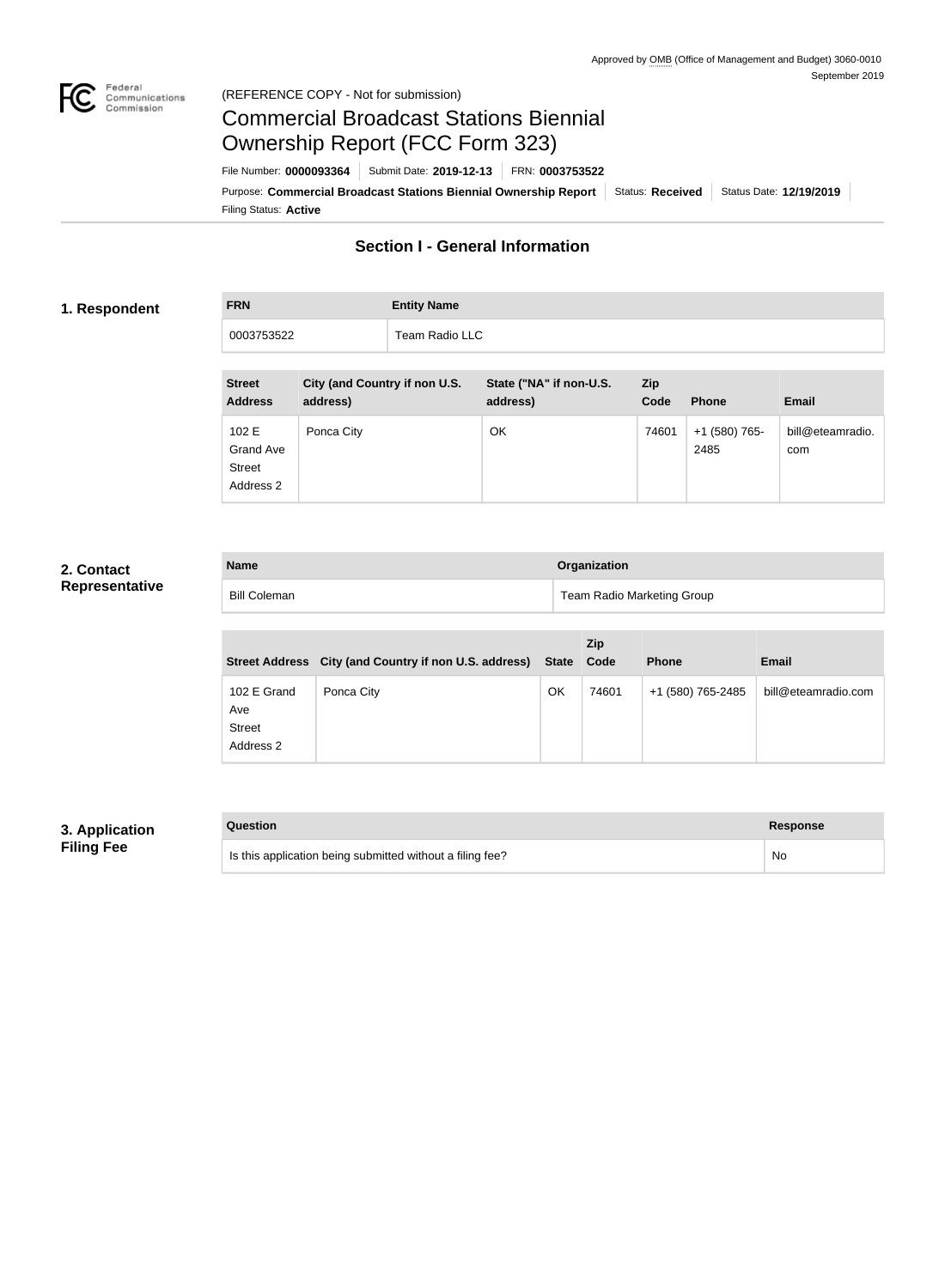| <b>Fees</b> | <b>Application Type</b> | <b>Form Number</b> | <b>Fee Code</b> | Quantity | <b>Fee Amount</b> | <b>Subtotal</b> |
|-------------|-------------------------|--------------------|-----------------|----------|-------------------|-----------------|
|             | Biennial                | Form 323           | <b>MAR</b>      | G        | 85                | \$350.00        |
|             |                         |                    |                 |          | Total             | \$350.00        |

### **4. Nature of Respondent**

| (a) Provide the following information about the Respondent: |                           |
|-------------------------------------------------------------|---------------------------|
| <b>Relationship to stations/permits</b>                     | Licensee                  |
| <b>Nature of Respondent</b>                                 | Limited liability company |

**(b) Provide the following information about this report:**

| <b>Purpose</b> | Biennial                                                                                                                                                                               |
|----------------|----------------------------------------------------------------------------------------------------------------------------------------------------------------------------------------|
| "As of" date   | 10/01/2019                                                                                                                                                                             |
|                | When filing a biennial ownership report or validating<br>and resubmitting a prior biennial ownership report, this<br>date must be Oct. 1 of the year in which this report is<br>filed. |

#### **5. Licensee(s) and Station(s)**

#### **Respondent is filing this report to cover the following Licensee(s) and station(s):**

| Licensee/Permittee Name | <b>FRN</b> |
|-------------------------|------------|
| Team Radio LLC          | 0003753522 |

| Fac. ID No. | <b>Call Sign</b> | <b>City</b>       | <b>State</b> | <b>Service</b> |
|-------------|------------------|-------------------|--------------|----------------|
| 35485       | <b>KPNC</b>      | PONCA CITY        | OK           | <b>FM</b>      |
| 43733       | <b>KOKB</b>      | <b>BLACKWELL</b>  | OK           | AM             |
| 52678       | <b>KLOR-FM</b>   | PONCA CITY        | OK           | FM             |
| 62346       | <b>KOKP</b>      | <b>PERRY</b>      | <b>OK</b>    | AM             |
| 62348       | <b>KOSB</b>      | <b>PERRY</b>      | <b>OK</b>    | FM             |
| 201333      | <b>K227DK</b>    | <b>BLACKWELL</b>  | <b>OK</b>    | <b>FX</b>      |
| 202367      | <b>K226CW</b>    | <b>STILLWATER</b> | <b>OK</b>    | <b>FX</b>      |

## **Section II – Biennial Ownership Information**

**1. 47 C.F.R. Section 73.3613 and Other Documents**

Licensee Respondents that hold authorizations for one or more full power television, AM, and/or FM stations should list all contracts and other instruments set forth in 47 C.F.R. Section 73.3613(a) through (c) for the facility or facilities listed on this report. In addition, attributable Local Marketing Agreements (LMAs) and attributable Joint Sales Agreements (JSAs) must be disclosed by the licensee of the brokering station on its ownership report. If the agreement is an attributable LMA, an attributable JSA, or a network affiliation agreement, check the appropriate box. Otherwise, select "Other." Non-Licensee Respondents, as well as Licensee Respondents that only hold authorizations for Class A television and/or low power television stations, should select "Not Applicable" in response to this question.

Not Applicable.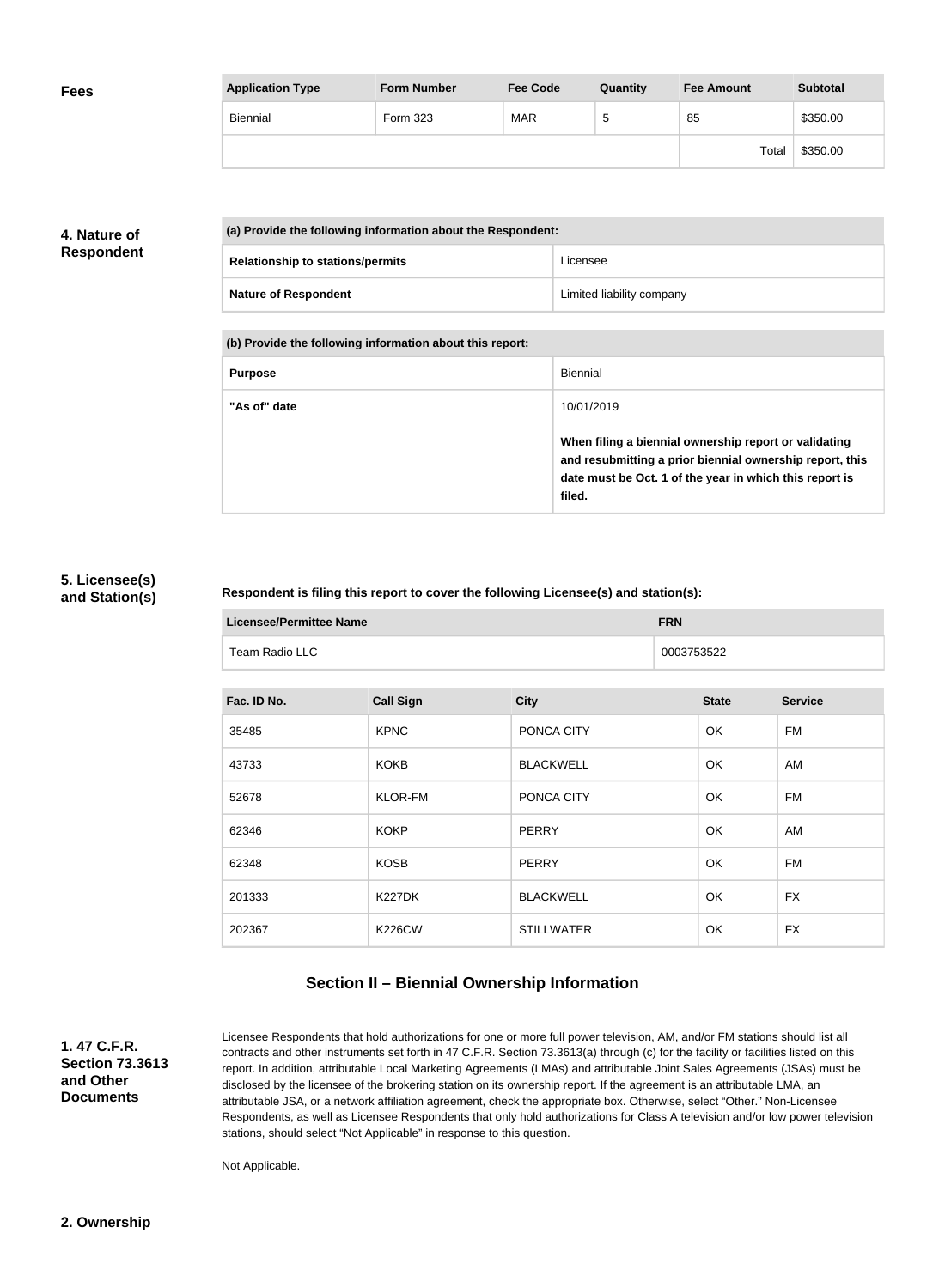**(a)** Ownership Interests. This Question requires Respondents to enter detailed information about ownership interests by generating a series of subforms. Answer each question on each subform. The first subform listing should be for the Respondent itself. If the Respondent is not a natural person, also list each of the officers, directors, stockholders, non-insulated partners, non-insulated members, and any other persons or entities with a direct attributable interest in the Respondent pursuant to the standards set forth in 47 C.F.R. Section 73.3555. (A "direct" interest is one that is not held through any intervening companies or entities.) List each interest holder with a direct attributable interest in the Respondent separately.

Leave the percentage of total assets (Equity Debt Plus) field blank for an interest holder unless that interest holder has an attributable interest in the Respondent solely on the basis of the Commission's Equity Debt Plus attribution standard, 47 C.F.R. Section 73.3555, Note 2(i).

In the case of vertical or indirect ownership structures, list only those interests in the Respondent that also represent an attributable interest in the Licensee(s) for which the report is being submitted.

Entities that are part of an organizational structure that includes holding companies or other forms of indirect ownership must file separate ownership reports. In such a structure do not report, or file a separate report for, any interest holder that does not have an attributable interest in the Licensee(s) for which the report is being submitted.

Please see the Instructions for further detail concerning interests that must be reported in response to this question.

The Respondent must provide an FCC Registration Number for each interest holder reported in response to this question. Please see the Instructions for detailed information and guidance concerning this requirement.

| <b>FRN</b>                                              | 0003753522                                                                           |                         |                            |  |
|---------------------------------------------------------|--------------------------------------------------------------------------------------|-------------------------|----------------------------|--|
| <b>Entity Name</b>                                      | Team Radio LLC                                                                       |                         |                            |  |
| <b>Address</b>                                          | PO Box                                                                               |                         |                            |  |
|                                                         | <b>Street 1</b>                                                                      | 102 E Grand Ave         |                            |  |
|                                                         | <b>Street 2</b>                                                                      | <b>Street Address 2</b> |                            |  |
|                                                         | <b>City</b>                                                                          | Ponca City              |                            |  |
|                                                         | State ("NA" if non-U.S.<br>address)                                                  | OK                      |                            |  |
|                                                         | <b>Zip/Postal Code</b>                                                               | 74601                   |                            |  |
|                                                         | Country (if non-U.S.<br>address)                                                     | <b>United States</b>    |                            |  |
| <b>Listing Type</b>                                     | Respondent                                                                           |                         |                            |  |
| <b>Positional Interests</b><br>(check all that apply)   | Respondent                                                                           |                         |                            |  |
| <b>Tribal Nation or Tribal</b><br><b>Entity</b>         | Interest holder is not a Tribal nation or Tribal entity                              |                         |                            |  |
| <b>Interest Percentages</b><br>(enter percentage values | <b>Voting</b>                                                                        | 0.0%                    | <b>Jointly Held?</b><br>No |  |
| from 0.0 to 100.0)                                      | <b>Equity</b>                                                                        | 0.0%                    |                            |  |
|                                                         | <b>Total assets (Equity Debt</b><br>Plus)                                            | 0.0%                    |                            |  |
| that do not appear on this report?                      | Does interest holder have an attributable interest in one or more broadcast stations |                         | No                         |  |

**Ownership Information**

|  | <b>Ownership Information</b> |
|--|------------------------------|
|--|------------------------------|

| <b>FRN</b>     | 0019253236         |  |
|----------------|--------------------|--|
| <b>Name</b>    | William L. Coleman |  |
| <b>Address</b> | PO Box             |  |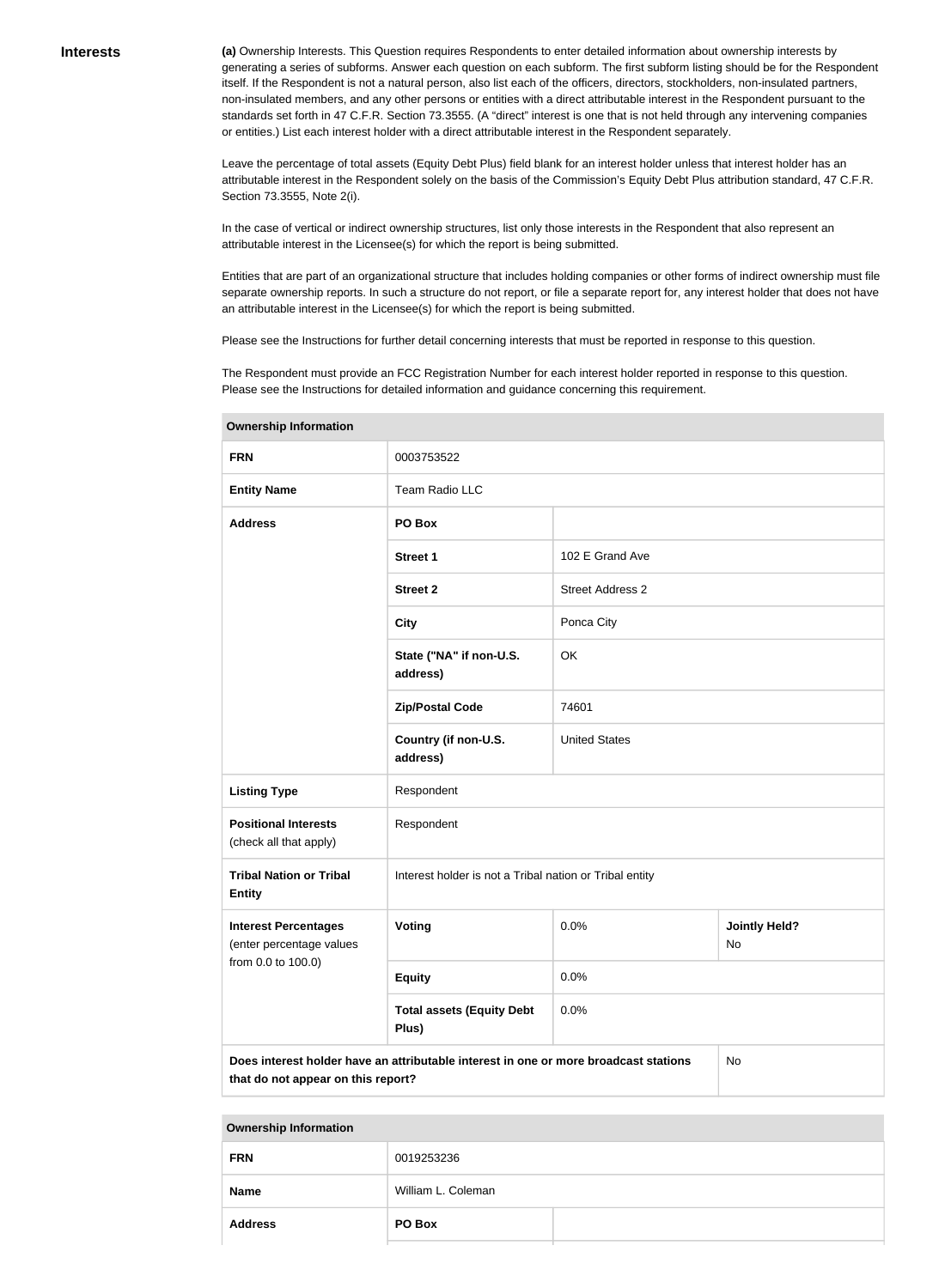|                                                                                                                             | <b>Street 1</b>                           | 600 Michael Lane       |                                   |
|-----------------------------------------------------------------------------------------------------------------------------|-------------------------------------------|------------------------|-----------------------------------|
|                                                                                                                             | <b>Street 2</b>                           |                        |                                   |
|                                                                                                                             | <b>City</b>                               | Ponca City             |                                   |
|                                                                                                                             | State ("NA" if non-U.S.<br>address)       | OK                     |                                   |
|                                                                                                                             | <b>Zip/Postal Code</b>                    | 74604                  |                                   |
|                                                                                                                             | Country (if non-U.S.<br>address)          | <b>United States</b>   |                                   |
| <b>Listing Type</b>                                                                                                         | Other Interest Holder                     |                        |                                   |
| <b>Positional Interests</b><br>(check all that apply)                                                                       | LC/LLC/PLLC Member                        |                        |                                   |
| Citizenship, Gender,                                                                                                        | <b>Citizenship</b>                        | <b>US</b>              |                                   |
| <b>Ethnicity, and Race</b><br><b>Information (Natural</b><br>Persons Only)                                                  | Gender                                    | Male                   |                                   |
|                                                                                                                             | <b>Ethnicity</b>                          | Not Hispanic or Latino |                                   |
|                                                                                                                             | Race                                      | White                  |                                   |
| <b>Interest Percentages</b><br>(enter percentage values<br>from 0.0 to 100.0)                                               | <b>Voting</b>                             | 99.0%                  | <b>Jointly Held?</b><br><b>No</b> |
|                                                                                                                             | <b>Equity</b>                             | 99.0%                  |                                   |
|                                                                                                                             | <b>Total assets (Equity Debt</b><br>Plus) | 99.0%                  |                                   |
| Does interest holder have an attributable interest in one or more broadcast stations<br>the contract of the contract of the |                                           |                        | No                                |

**that do not appear on this report?**

| <b>Ownership Information</b>                                                                       |                                     |                        |  |
|----------------------------------------------------------------------------------------------------|-------------------------------------|------------------------|--|
| <b>FRN</b>                                                                                         | 0019253251                          |                        |  |
| <b>Name</b>                                                                                        | <b>Helen Coleman</b>                |                        |  |
| <b>Address</b>                                                                                     | PO Box                              |                        |  |
|                                                                                                    | <b>Street 1</b>                     | 600 Michael Lane       |  |
|                                                                                                    | <b>Street 2</b>                     |                        |  |
|                                                                                                    | <b>City</b>                         | Ponca City             |  |
|                                                                                                    | State ("NA" if non-U.S.<br>address) | OK                     |  |
|                                                                                                    | <b>Zip/Postal Code</b>              | 74604                  |  |
|                                                                                                    | Country (if non-U.S.<br>address)    | <b>United States</b>   |  |
| <b>Listing Type</b>                                                                                | Other Interest Holder               |                        |  |
| <b>Positional Interests</b><br>(check all that apply)                                              | LC/LLC/PLLC Member                  |                        |  |
| Citizenship, Gender,<br><b>Ethnicity, and Race</b><br><b>Information (Natural</b><br>Persons Only) | <b>Citizenship</b>                  | US                     |  |
|                                                                                                    | Gender                              | Female                 |  |
|                                                                                                    | <b>Ethnicity</b>                    | Not Hispanic or Latino |  |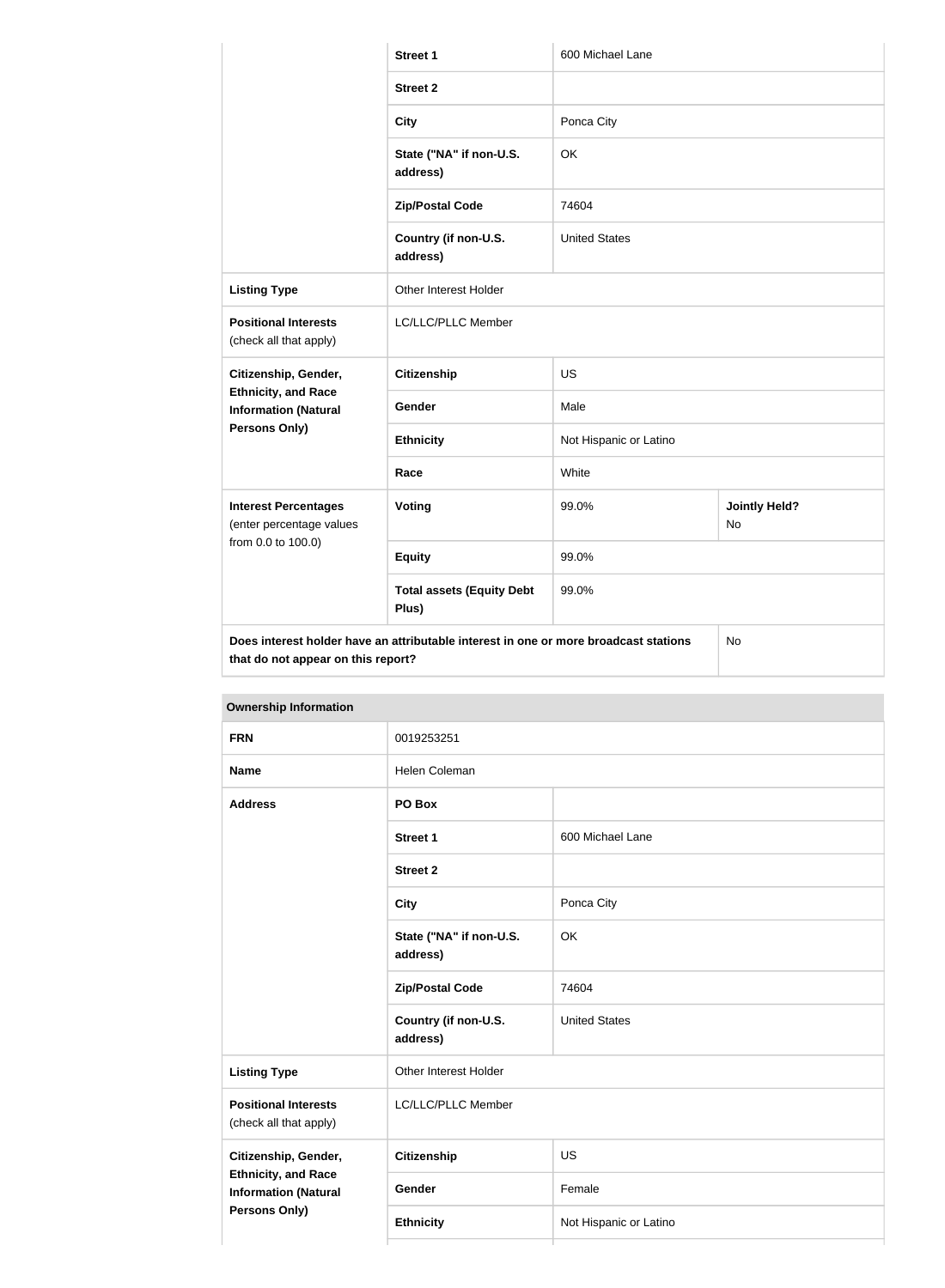|                                                                                                                            | Race                                                                                                                                                | White |                            |
|----------------------------------------------------------------------------------------------------------------------------|-----------------------------------------------------------------------------------------------------------------------------------------------------|-------|----------------------------|
| <b>Interest Percentages</b><br>(enter percentage values<br>from 0.0 to 100.0)                                              | Voting                                                                                                                                              | 1.0%  | <b>Jointly Held?</b><br>No |
|                                                                                                                            | <b>Equity</b>                                                                                                                                       | 1.0%  |                            |
|                                                                                                                            | <b>Total assets (Equity Debt</b><br>Plus)                                                                                                           | 1.0%  |                            |
| Does interest holder have an attributable interest in one or more broadcast stations<br>that do not appear on this report? |                                                                                                                                                     |       | No.                        |
| If "No," submit as an exhibit an explanation.                                                                              | (b) Respondent certifies that any interests, including equity, financial, or voting<br>interests, not reported in this filing are non-attributable. |       | Yes                        |
|                                                                                                                            |                                                                                                                                                     |       |                            |

| (c) Does the Respondent or any reported interest holder<br>hold an attributable interest in any newspaper entities in<br>the same market as any station for which this report is<br>filed, as defined in 47 C.F.R. Section 73.3555?                                                                                                                                                                                                                                                                                                                                                                                                              | No |
|--------------------------------------------------------------------------------------------------------------------------------------------------------------------------------------------------------------------------------------------------------------------------------------------------------------------------------------------------------------------------------------------------------------------------------------------------------------------------------------------------------------------------------------------------------------------------------------------------------------------------------------------------|----|
| If "Yes," provide information describing the interest(s), using<br>EITHER the subform OR the spreadsheet option below.<br>Respondents with a large number (50 or more) of entries to<br>submit should use the spreadsheet option.                                                                                                                                                                                                                                                                                                                                                                                                                |    |
| NOTE: Spreadsheets must be submitted in a special XML<br>Spreadsheet format with the appropriate structure that is<br>specified in the documentation. For instructions on how to<br>use the spreadsheet option to complete this question<br>(including templates to start with), please Click Here.                                                                                                                                                                                                                                                                                                                                              |    |
| If using the subform, leave the percentage of total assets<br>(Equity Debt Plus) field blank for an interest holder unless<br>that interest holder has an attributable interest in the<br>newspaper entity solely on the basis of the Commission's<br>Equity Debt Plus attribution standard, 47 C.F.R. Section<br>73.3555, Note 2(i). If using an XML Spreadsheet, enter "NA"<br>into the percentage of total assets (Equity Debt Plus) field<br>for an interest holder unless that interest holder has an<br>attributable interest in the newspaper entity solely on the<br>basis of the Commission's Equity Debt Plus attribution<br>standard. |    |
| The Respondent must provide an FCC Registration Number<br>for each interest holder reported in response to this<br>question. Please see the Instructions for detailed information<br>and guidance concerning this requirement.                                                                                                                                                                                                                                                                                                                                                                                                                   |    |

**(d) Are any of the individuals listed as an attributable interest holder in the Respondent married to each other or related to each other as parentchild or as siblings?** Yes

If "Yes," provide the following information for each such the relationship.

**Family Relationships**

| <b>FRN</b> | 0019253251 | <b>Name</b> | Helen Coleman     |
|------------|------------|-------------|-------------------|
| <b>FRN</b> | 0019253236 | <b>Name</b> | William L Coleman |
|            |            |             |                   |